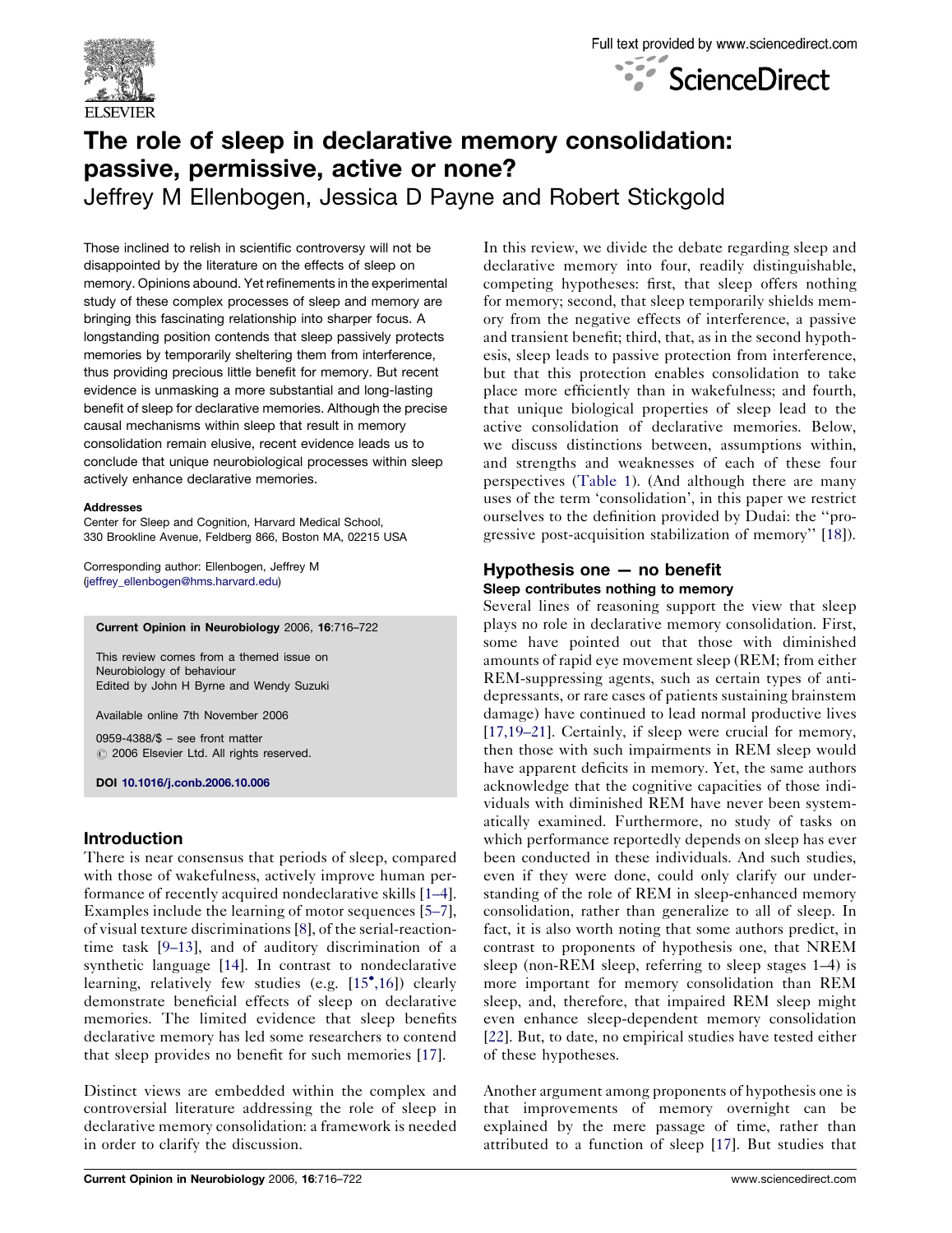<span id="page-1-0"></span>

| Table 1<br>Predictions based on hypothesis: the four main hypotheses and their various predictions. |            |                       |                             |                         |
|-----------------------------------------------------------------------------------------------------|------------|-----------------------|-----------------------------|-------------------------|
|                                                                                                     |            |                       |                             |                         |
| Prediction                                                                                          | No benefit | Passive<br>protection | Permissive<br>consolidation | Active<br>consolidation |
| Recall performance is better after sleep than after wake                                            | No.        | Yes                   | Yes                         | <b>Yes</b>              |
| Superior recall performance after sleep is sustained                                                | <b>No</b>  | N <sub>o</sub>        | Yes                         | Yes                     |
| Consolidation occurs during sleep (retrograde facilitation)                                         | <b>No</b>  | <b>No</b>             | Yes                         | <b>Yes</b>              |
| Unique properties of sleep directly contribute to consolidation                                     | <b>No</b>  | N <sub>o</sub>        | No                          | <b>Yes</b>              |
| All memory consolidation depends on sleep                                                           | No.        | <b>No</b>             | No                          | <b>No</b>               |

The four competing hypotheses — that each describe how sleep might impact memory — can be differentiated by their various predictions. For example, the main distinction between 'permissive consolidation' and 'active consolidation' rests on the fact that the active consolidation hypothesis predicts that neurobiological properties of sleep directly contribute to memory consolidation, whereas the permissive consolidation hypothesis does not. ('Yes' means that the hypothesis does assert the prediction, and 'No' means the hypothesis rejects the prediction.) Of note, no hypothesis predicts that all memory is dependent on sleep.

employ waking control groups (e.g. [\[23](#page-5-0)\*[,24](#page-5-0)\*[,25](#page-5-0)]) make this argument unsustainable, as the wake and sleep groups have equal amounts of time, yet the participants in the sleep group perform better. Certainly there are memory consolidation processes that occur across periods of wakefulness, some of which neither depend on nor are enhanced by sleep when sleep is compared with wakefulness, and performance is better after sleep, then some benefit of sleep for memory must be acknowledged.

In summary, the arguments that sleep contributes nothing to declarative memory lack empirical support. Moreover, existing experimental data strongly argue against their assumptions. Thus, we turn to the three remaining alternatives.

#### Hypothesis two — passive protection Sleep transiently shelters memories from interference

According to the second hypothesis, sleep only transiently sustains memories, by protecting them from interference during sleep, but does not consolidate them. Thus, recall is better in the morning immediately after sleep, compared with that after a day awake, but only until exposure to interference in the subsequent day. Because sleep does not consolidate memories, they will be, once again, rendered vulnerable to interference in the waking day to come — as vulnerable as they would be had the person not slept at all.

These assumptions are nearly 100 years old. The legacy of Jenkins and Dallenbach [\[26](#page-5-0)] is so ingrained in scientific thinking about the relationship between sleep and memory that their conclusion in 1924 — that sleep protects memory from interference — remains a prominent hypothesis on how sleep affects memory. Their seminal work demonstrated that recall of nonsense syllables was superior immediately after sleep, compared with that after similar amounts of time awake. But in their discussion, Jenkins and Dallenbach afforded sleep no active role in memory consolidation. Rather, they concluded that sleep transiently protects memory from interference:

''The results of our study as a whole indicate that forgetting is not so much a matter of the decay of old impressions and associations as it is a matter of interference, inhibition, or obliteration of the old by the new'' [[26](#page-5-0)]. Hardly a single manuscript addressing sleep and memory fails to cite this work.

Viewed from this passive-protection perspective, any study that demonstrates superior recall performance immediately after periods of sleep, compared with that after periods of wakefulness, is not showing that sleep improves memory; rather, it demonstrates the negative effects of waking mental experience on memory. Therefore, sleep is a temporary shelter — a respite for memory — from the inevitable negative effects of interfering mental activity during wakefulness. Much like a document that cannot be edited or deleted while the computer is in sleep mode, memories remain unchanged across a night of sleep; neither for better nor worse. In short, sleep adds nothing to declarative memories.

But two recent studies that examine verbal recall, interference and sleep call this hypothesis into question. In the first of these two studies [[15](#page-5-0)<sup>°</sup>], when time of training, time of testing and time of sleep were manipulated, sleep was found to improve declarative memory recall independent of the amount of time awake, providing evidence that sleep does more than passively protect the previously formed declarative memories.

In the second study, which promotes the benefit of sleep for declarative memory and argues against hypotheses one and two, interference was controlled and experimen-tally manipulated [[23](#page-5-0)<sup>\*</sup>]. Rather than simply test subjects on memory performance after sleep, the authors unmasked the extent of the benefit of sleep for declarative memory by experimentally introducing interference after periods of wakefulness or sleep. Using a classic AB– AC interference paradigm [[27](#page-5-0)], subjects first learned unrelated paired associates, designated  $A_iB_i$ . After sleep at night, or wakefulness during the day, half of the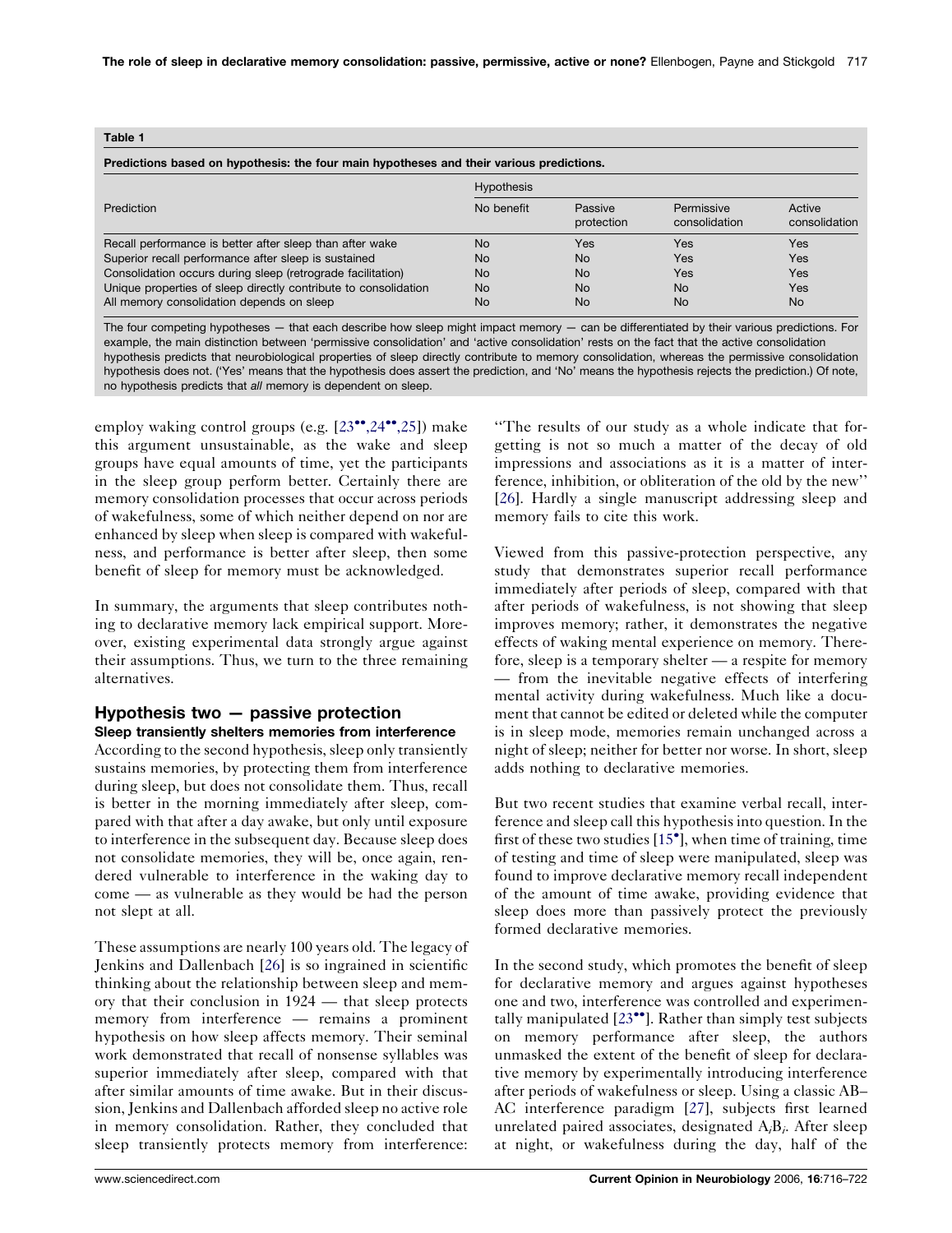subjects in each group learned new paired associates,  $A_iC_i$ , before being tested for recall of the original  $(A_iB_i)$ list. Results demonstrated two main findings: first, that sleep provides a modest protection against memory deterioration, as evident by slightly better recall after sleep than after wake conditions (Figure 1a); and, second, that sleep protected remembered words from future interference, as evident by the resistance to interference after sleep but not after wake alone (Figure 1b). An additional separate group of subjects trained in the evening, slept and stayed awake the entire next day before being tested in the evening (24 h after initial training). This last group showed that the benefit of sleep for memory was sustained throughout the subsequent waking day (Figure 1c). Thus, memories tested after a night of sleep were highly resistant to interference, and remained resistant across the subsequent day. These findings demonstrate that sleep strengthened the memory above and beyond that which could be accounted for by a passive protection hypothesis alone.

Figure 1

Thus, although sleep might passively protect declarative memories from interference, consolidation must also occur during sleep for the memories to become resistant to interference the following day. We therefore turn to hypothesis three and four, which both assert that consolidation takes place during sleep.

#### Hypothesis three — permissive consolidation Sleep creates conditions conducive to memory consolidation, but plays no other unique role in the consolidation process

This hypothesis states that sleep can indirectly contribute to consolidation. Similar to hypothesis two, it incorporates the notion that sleep leads to reduced interference. But extending further, the third hypothesis states that reduced interference during sleep facilitates consolidation. Despite this acknowledgement to sleep-dependent consolidation, the essence of this hypothesis is that there is nothing special about the biological state of sleep that enhances consolidation. Rather, sleep merely reduces



The data from a study of memory for word pairs [[23](#page-5-0)\*\*]. All subjects were asked to learn a list of 20 word pairs and recall them after periods of sleep, wakefulness or both. (a) In the no-interference conditions, subjects were asked to recall the learned words after 12-h periods: the performance of sleep group was marginally better - a finding predicted by hypotheses two, three and four. (b and c) In the interference conditions, subjects learned another list immediately before being asked to recall the old list. This new list was meant to disrupt the memory of the original list. The sleep group was highly resistant to the negative effects of interference presented in the subsequent day, implying that sleep stabilized the memory (consolidation) — a finding predicted only by hypotheses three and four. In the 24-h group (c), learning took place at night and was tested the following night. The results from this group show that the benefit of sleep persists throughout the subsequent waking day. (Note that no portion of this study involved sleep deprivation — wake groups were awake during the daytime.) Error bars are standard error of the mean.  $\dot{p}$  = .06;  $\dot{\rho} <$  0.05;  $\ddot{\quad} \dot{\rho} <$  0.001.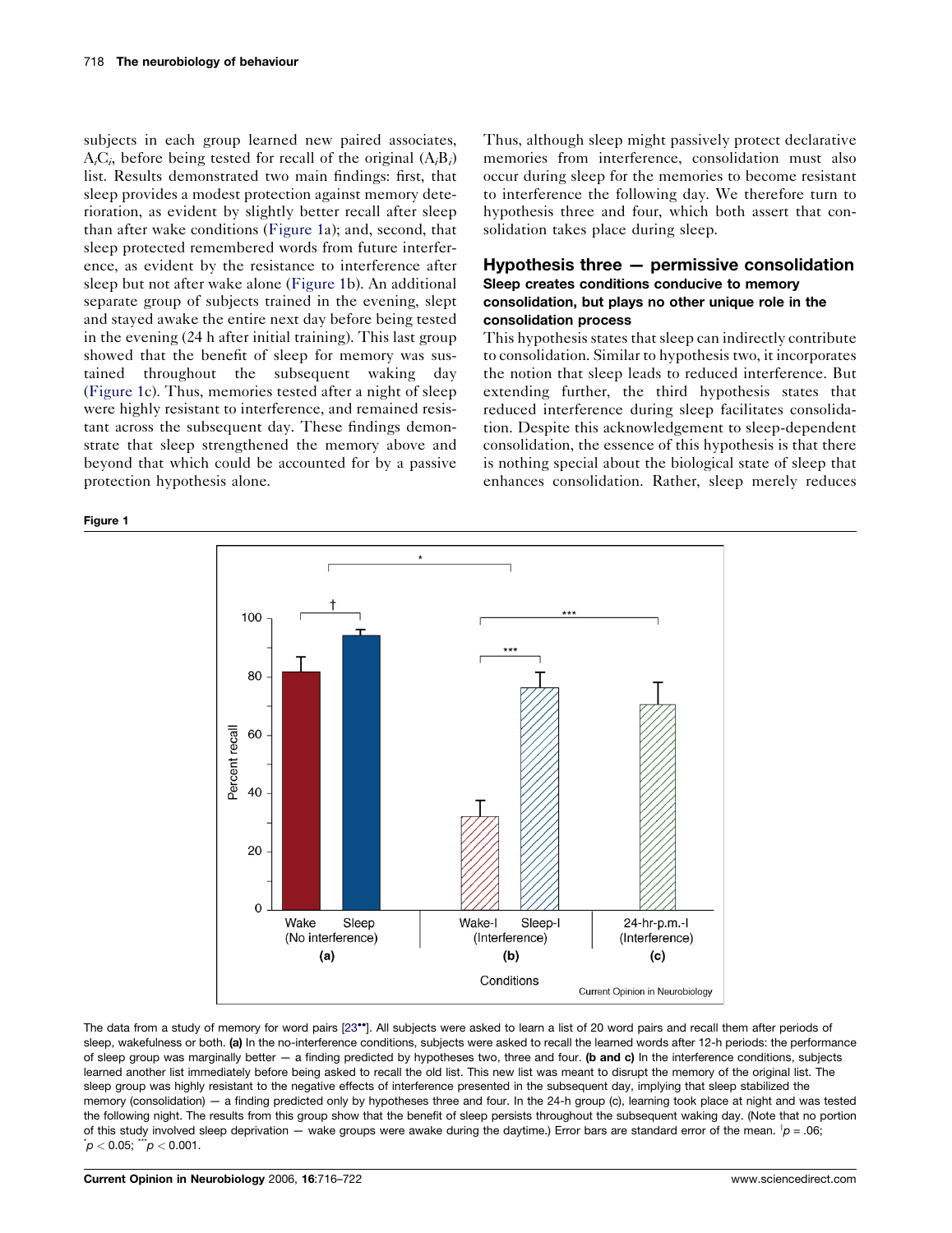interference and this enables an already available consolidation mechanism to function more effectively [\[22](#page-5-0)]. Thus, during the day, recently encoded memories are bombarded by interference from waking mental activity, which not only weakens them but also impedes their effective consolidation. By contrast, memories have an enhanced opportunity to consolidate during sleep unbridled by waking interference.

This view likens sleep to benzodiazepine consumption, which also leads to retrograde facilitation (consolidation of memories acquired immediately before medication) [\[28](#page-5-0)]. This effect is possibly a result of anterograde amnesia — this class of drug causes a failure to encode new information, thereby limiting interference upon memories encoded immediately before drug consumption, thus providing encoded memories a chance to consolidate without interference. Accordingly, sleep — like benzodiazepines — has no unique property that contributes to memory consolidation other than enabling the hippocampus to conduct its normal consolidation process in its ideal circumstance: without interference.

With behavioral measures alone, it is difficult to distinguish whether sleep is enabling consolidation to occur, as in hypothesis three, or whether sleep activates unique neurobiological processes that play a direct role in consolidation, as predicted by hypothesis four (below). The distinction rests on knowledge of the precise physiologic markers of consolidation, interference and their relationship to sleep.

#### Hypothesis four — active consolidation Unique properties of sleep are directly involved in the memory consolidation process

The search for mechanisms underlying sleep-dependent consolidation of declarative memories in humans must rely on examination of specific properties of sleep physiology. By showing that a specific form of memory consolidation crucially depends on a brain property unique to sleep, one can conclusively validate this hypothesis; the boldest of the four.

Recent attempts have been made to address the biological plausibility of sleep physiology leading to memory consolidation. For example, two recent studies extended the works of Barrett and Ekstrand [[29\]](#page-5-0) and Fowler *et al.* [\[30](#page-5-0)], and emphasized the role of slow wave sleep (SWS) in declarative memory consolidation [\[25,31\]](#page-5-0). They showed superior memory recall among subjects that slept across the first half of the night (so called 'early sleep', a portion of sleep with relatively large amounts of SWS) compared with that of subjects that spent the same period awake. The same benefit was not seen when sleep was in the second half of the night, a portion of sleep containing relatively little SWS. In an additional group, the investigators experimentally elevated levels of acetylcholine by administering the drug physostigmine to subjects, and found a reduced benefit of sleep for declarative memory during this period of early sleep. The authors conclude that the naturally occurring nadir of acetylcholine in sleep during the first half of the night interacts with SWS to consolidate memories.

Other studies also emphasize aspects of SWS physiology as important for declarative memory consolidation during sleep [[32](#page-5-0)°]. For example, intracellular in vivo studies demonstrate that neocortical neurons spontaneously reac-tivate during SWS [[33](#page-5-0)]; it is conceivable that this observable phenomenon leads to strengthening of memory traces.

Several animal studies demonstrate that recently acquired, hippocampus-based memories are 'replayed' during sleep (e.g. [[34–36,37](#page-5-0)--]). Interestingly, replay of hippocampal memories after spatial navigation has also been seen in wakefulness; but during wakefulness, these memories are chronologically replayed backward (reverse replay [[38](#page-5-0)<sup>\*\*</sup>]), whereas during sleep the patterns are replayed forward. It has been suggested that these distinct patterns reflect different roles: whereas initial learning relies on reverse replay, consolidation relies on forward replay [\[39](#page-5-0)\*']. Recent neuroimaging findings in humans further demonstrate increased hippocampal activity during sleep following spatial learning, an increase that was proportional to the degree of overnight behavioral improvement [\[16](#page-5-0)]. Collectively, these studies suggest that hippocampus-dependent memories are reactivated during sleep, and that this reactivation leads to strengthened memory traces.

Although SWS might consolidate memories independent of other sleep stages, an alternative model states that all stages of sleep are important for memory consolidation. This different perspective highlights the fact that each stage of normal human sleep (including SWS and REM) occurs in succession several times throughout the night. (Each of these so-called ultradian cycles lasts a little more than an hour.) Perhaps the interplay of sleep stages within an ultradian cycle — occurring in several iterations throughout the night — orchestrates a complex process of feed-forward and feed-back mechanisms between the hippocampus and the neocortex that enhance memory consolidation by repeatedly shuffling information back and forth. This theoretical hippocampal–neocortical dialog [[40\]](#page-6-0) was examined in humans by disrupting the ultradian cycle [[41\]](#page-6-0). The authors demonstrate that ultradian cycles throughout the night are essential for declarative memory consolidation, arguing for a combined role of NREM and REM.

Sleep spindles are another candidate mechanism for sleep to directly enhance memory [[42\]](#page-6-0). Animal models demonstrate that these distinct electrophysiological phenomena co-occur with hippocampal activity during sleep [\[43](#page-6-0)]. It is suggested that this represents a reorganization mechan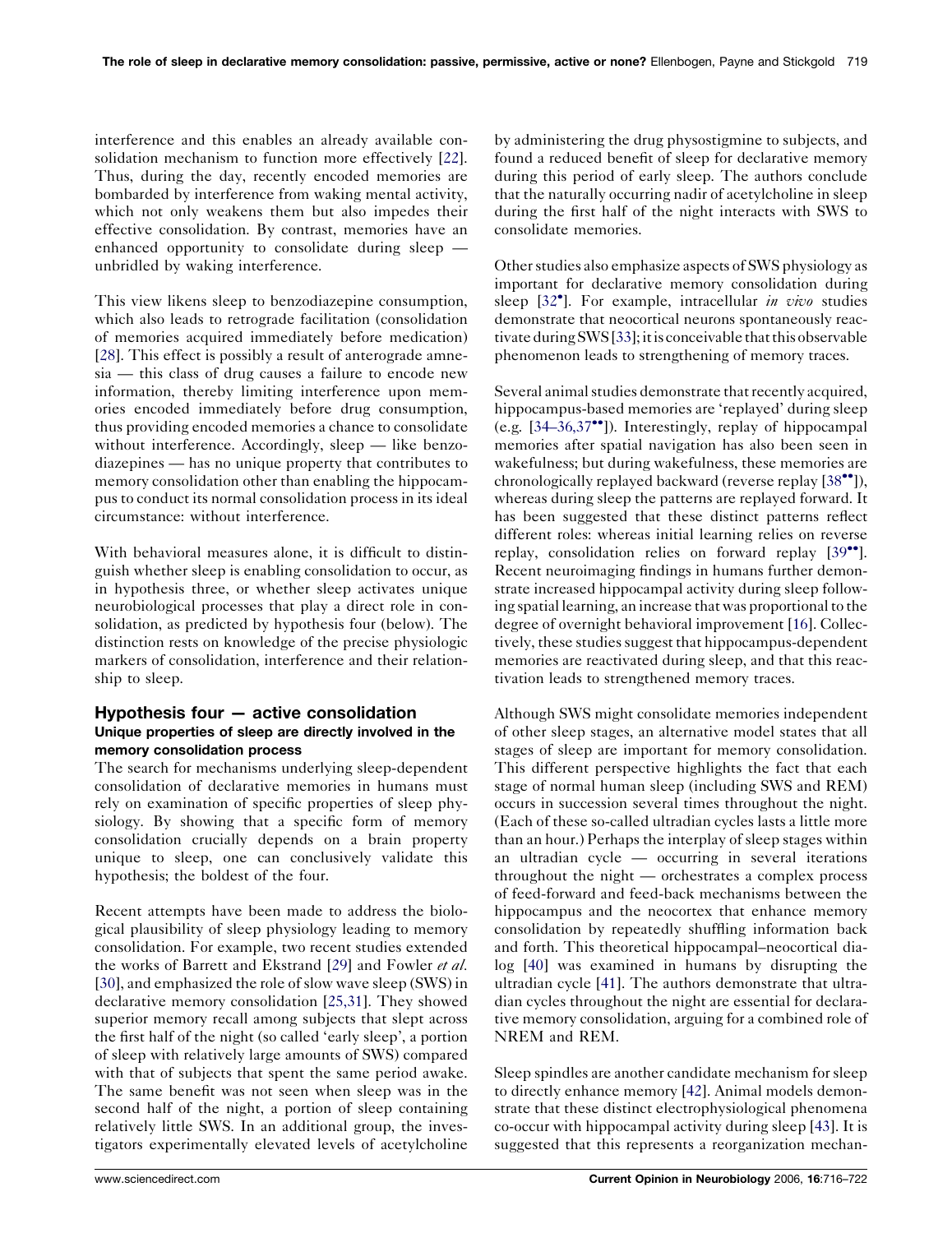<span id="page-4-0"></span>ism that transfers information between the hippocampus and the neocortex during sleep, thus consolidating memories [\[44](#page-6-0)].

Although there is promising work in this area of ongoing investigation, definitive evidence of a role for spindles in memory consolidation remains to be found. Spindle quantity appears to correlate with intelligence [[45,46](#page-6-0)]; thus correlating spindle quantity to performance after sleep could be confounded by intelligence. Therefore, the most effective spindle studies examine within-subject changes between a baseline night and the experimental night, to account for inter-individual differences in spindle quantity secondary to intelligence. Otherwise, it is difficult to discern whether high spindle content correlates with overnight improvement in memory, whether overnight improvement is a function of higher IQ alone, whether it is interaction between the two (i.e. those with higher IQ have more spindles, and those with more spindles have a more pronounced overnight improvement), or whether those with more spindles have a higher IQ because of more pronounced overnight sleep consolidation processes.

Still, a reported 34% within-subject increase in spindle density early in the night following task training [[42\]](#page-6-0) and increased spindle density after learning difficult lists of words [[47](#page-6-0)\*\*] argues for a role of sleep spindles in declarative memory processing. Similarly, a second study found a strong correlation between spindle density and overnight verbal memory retention, but no correlation between memory for face recognition and spindles, arguing against a general intelligence effect [\[48](#page-6-0)].

Taking a different tack, several researchers examined whether sleep can help repair damaged memories. Fenn et al. [\[14](#page-5-0)] showed that sleep can restore damaged memories in perceptual learning of a spoken language, albeit in a task that was more procedural than declarative. Norman et al. [\[49](#page-6-0)<sup>••</sup>] used a computational, neural network (the complementary learning system model [[50,51](#page-6-0)]) to model the effects of sleep on learning [[49](#page-6-0)<sup>••</sup>]. Knowing that learning new information can sometimes disrupt existing knowledge (the so-called stability–plasticity problem), they looked at whether pre-existing memories, impaired by recently acquired knowledge, could be restored by REM-like models of sleep. This computational model demonstrates that REM sleep can 'repair' damaged memories. Continued application of these models to declarative memory and sleep is likely to reveal important findings.

Finally, two studies have examined the role of sleep in the consolidation of recently learned emotional memory. One study demonstrated that sleep in the latter half of the night, a period rich in REM sleep physiology, led to improved recall [\[52](#page-6-0)]. Another study demonstrated that an entire night of sleep led to enhanced consolidation of arousing emotional stimuli [\[53](#page-6-0)\*\*]. Taken together, these studies argue that sleep consolidates emotionally arousing memories and that REM sleep provides the unique mechanism.

In summary, future technological advances in measures of sleep physiology, coupled with refinements in memory tasks employed in these studies, will undoubtedly be instrumental in teasing apart the precise contributions of sleep for a wide range of memory systems. Nonetheless, the available evidence converges on the notion that neurobiological processes within sleep directly facilitate declarative memory consolidation in humans.

## **Conclusions**

A review of the literature concerning the putative role of sleep in declarative memory consolidation reveals divisions among researchers. Embedded within the layers of controversy and multitudes of opinion are four distinct positions regarding how sleep affects declarative memory: no benefit, passive protection, permissive consolidation and active consolidation. Experimental evidence argues strongly for the rejection of the first two hypotheses. The latter two hypotheses both state that declarative memory consolidation occurs preferentially during sleep — one because sleep enables the ideal circumstances for consolidation to take place, the other because unique properties of sleep directly engage consolidation. At this point, there is no evidence that conclusively eliminates one of these options.

Here, we presented the available evidence: that sleep leads to improved performance in memory recall; that sleep renders memories resistant to subsequent interference; that the resistance to interference lasts throughout the subsequent waking period; that certain stages of sleep correlate with performance improvements on certain tasks; that the hippocampus replays information during sleep; and that the behavioral improvements correlate with hippocampal re-activation. Given this evidence, we believe the most parsimonious conclusion is that there are specific, sleep-dependent, neurobiological processes that directly lead to the consolidation of declarative memories.

### Acknowledgements

We thank M Bedny for her thoughtful comments and constructive feedback in preparing this manuscript. This work was supported by grants from the National Institutes of Health: MH48832 and MH65292 (R Stickgold); HL04095 and HL007901 (JM Ellenbogen).

#### References and recommended reading

Papers of particular interest, published within the annual period of review, have been highlighted as:

- of special interest
- •• of outstanding interest
- 1. Stickgold R: Sleep-dependent memory consolidation. Nature 2005, 437:1272-1278.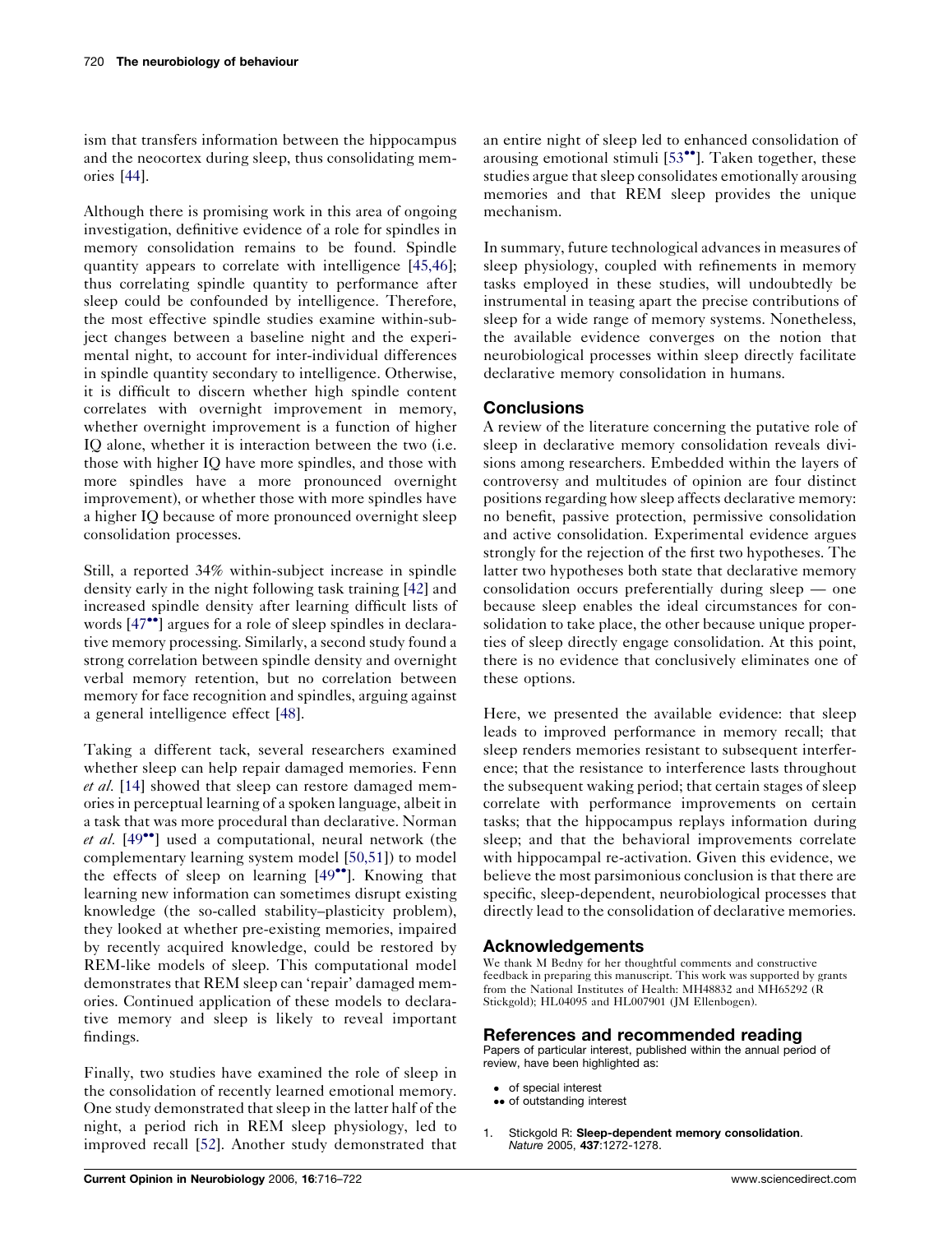- <span id="page-5-0"></span>Gais S, Born J: Declarative memory consolidation: mechanisms acting during human sleep. Learn Mem 2004, 11:679-685.
- 3. Smith C: Sleep states and memory processes in humans: procedural versus declarative memory systems. Sleep Med Rev 2001, 5:491-506.
- Ficca G, Salzarulo P: What in sleep is for memory. Sleep Med 2004, 5:225-230.
- 5. Walker MP, Brakefield T, Morgan A, Hobson JA, Stickgold R: Practice with sleep makes perfect: sleep-dependent motor<br>skill learning. Neuron 2002, 35:205-211.
- 6. Cohen DA, Pascual-Leone A, Press DZ, Robertson EM: Off-line learning of motor skill memory: A double dissociation of goal and movement. Proc Natl Acad Sci USA 2005, 102:18237-18241.
- 7. Fischer S, Nitschke MF, Melchert UH, Erdmann C, Born J: Motor memory consolidation in sleep shapes more effective neuronal representations. J Neurosci 2005, 25:11248-11255.
- 8. Stickgold R, James L, Hobson JA: Visual discrimination learning requires sleep after training. Nat Neurosci 2000, 3:1237-1238.
- 9. Robertson EM, Pascual-Leone A, Press DZ: Awareness modifies the skill-learning benefits of sleep. Curr Biol 2004, 14:208-212.
- 10. Peigneux P, Laureys S, Fuchs S, Destrebecqz A, Collette F, Delbeuck X, Phillips C, Aerts J, Del Fiore G, Degueldre C *et al.*:<br>**Learned material content and acquisition level modulate** cerebral reactivation during posttraining rapid-eyemovements sleep. Neuroimage 2003, 20:125-134.
- 11. Maquet P, Laureys S, Peigneux P, Fuchs S, Petiau C, Phillips C, Aerts J, Del Fiore G, Degueldre C, Meulemans T et al.: Experience-dependent changes in cerebral activation during human REM sleep. Nat Neurosci 2000, 3:831-836.
- 12. Fischer S, Drosopoulos S, Tsen J, Born J: Implicit learningexplicit knowing: a role for sleep in memory system interaction. J Coan Neurosci 2006, 18:311-319.
- 13. Robertson EM, Press DZ, Pascual-Leone A: Off-line learning and the primary motor cortex. J Neurosci 2005, 25:6372-6378.
- 14. Fenn KM, Nusbaum HC, Margoliash D: Consolidation during sleep of perceptual learning of spoken language. Nature 2003, 425:614-616.
- 15. Gais S, Lucas B, Born J: Sleep after learning aids memory recall. Learn Mem 2006, **13**:259-262.

-The authors examined the ability of high-school students to retain English–German vocabulary. Groups with learning in closer proximity to sleep were more likely to retain the information learned. And if sleep was not obtained within 24 h after learning, the learned words were not stabilized, even when subjects were allowed to recover from lost sleep before testing.

- Peigneux P, Laureys S, Fuchs S, Collette F, Perrin F, Reggers J, Phillips C, Degueldre C, Del Fiore G, Aerts J et al.: Are spatial memories strengthened in the human hippocampus during slow wave sleep? Neuron 2004, 44:535-545.
- 17. Vertes RP: Memory consolidation in sleep; dream or reality. Neuron 2004, 44:135-148.
- 18. Dudai Y: The neurobiology of consolidations, or, how stable is the engram? Annu Rev Psychol 2004, 55:51-86.
- 19. Vertes RP, Eastman KE: The case against memory consolidation in REM sleep. Behav Brain Sci 2000, 23:867-876.
- 20. Vertes RP, Siegel JM: Time for the sleep community to take a critical look at the purported role of sleep in memory processing. Sleep 2005, 28:1228-1229.
- 21. Siegel JM: The R.E.M. sleep-memory consolidation hypothesis. Science 2001, 294:1058-1063.
- 22. Wixted JT: The psychology and neuroscience of forgetting. Annu Rev Psychol 2004, 55:235-269.
- 23. Ellenbogen JM, Hulbert JC, Stickgold R, Dinges DF,
- $\bullet$ -Thompson-Schill SL: Interfering with theories of sleep and

#### memory: sleep, declarative memory, and associative interference. Curr Biol 2006, 16:1290-1294.

This is the first study to demonstrate that sleep stabilizes declarative memories from future interference, unmasking a large benefit of sleep for memory consolidation.

- 24. Tucker MA, Hirota Y, Wamsley EJ, Lau H, Chaklader A, Fishbein W:
- --A daytime nap containing solely non-rem sleep enhances
- declarative but not procedural memory. Neurobiol Learn Mem 2006, 86:241-247.

Following a single learning trial of semantically related word pairs, subjects were awake (control group) or allowed to nap for one hour (experimental group). Compared with a waking control group, those who napped in the daytime demonstrated improvements in cued recall.

- 25. Gais S, Born J: Low acetylcholine during slow-wave sleep is critical for declarative memory consolidation. Proc Natl Acad Sci USA 2004, 101:2140-2144.
- 26. Jenkins JG, Dallenbach KM: Obliviscence during sleep and waking. Am J Psychol 1924, 35:605-612.
- 27. Barnes JM, Underwood BJ: Fate of first-list association in transfer theory. J Exp Psychol 1959, 58:97-105.
- 28. Coenen AM, van Luijtelaar EL: Effects of benzodiazepines, sleep and sleep deprivation on vigilance and memory. Acta Neurol Belg 1997, 97:123-129.
- 29. Barrett TR, Ekstrand BR: Effect of sleep on memory: III. Controlling for time-of-day effects. J Exp Psychol 1972, 96:321-327.
- 30. Fowler MJ, Sullivan MJ, Ekstrand BR: Sleep and memory. Science 1973, 179:302-304.
- 31. Plihal W, Born J: Effects of early and late nocturnal sleep on declarative and procedural memory. J Cogn Neurosci 1997, 9:534-547.
- 32. Takashima A, Petersson KM, Rutters F, Tendolkar I, Jensen O, -Zwarts MJ, McNaughton BL, Fernandez G: Declarative memory consolidation in humans: a prospective functional magnetic resonance imaging study. Proc Natl Acad Sci USA 2006, 103:756-761.

Over three months, this functional magnetic resonance imaging (fMRI) study showed progressively less hippocampal activation during recognition memory of learned photographs. The amount of SWS after initial learning positively correlated with recognition performance but negatively correlated with hippocampal activation over time. The authors conclude that consolidation causes declarative memories to be transferred from hippocampal representations to the neocortex.

- 33. Steriade M, Timofeev I: Neuronal plasticity in thalamocortical networks during sleep and waking oscillations. Neuron 2003, 37:563-576.
- 34. Wilson MA, McNaughton BL: Reactivation of hippocampal ensemble memories during sleep. Science 1994, 265:676-679.
- 35. Pavlides C, Winson J: Influences of hippocampal place cell firing in the awake state on the activity of these cells during subsequent sleep episodes. J Neurosci 1989, 9:2907-2918.
- 36. Nadasdy Z, Hirase H, Czurko A, Csicsvari J, Buzsaki G: Replay and time compression of recurring spike sequences in the hippocampus. J Neurosci 1999, 19:9497-9507.
- 37. O'Neill J, Senior T, Csicsvari J: Place-selective firing of CA1
- -pyramidal cells during sharp wave/ripple network patterns in exploratory behavior. Neuron 2006, 49:143-155.

This study demonstrated that firing patterns in the rat hippocampus after novel spatial navigation correlate with sharp wave ripples (synchronous firing of hippocampal pyramidal cells) of the waking state, and of sleep.

#### 38. Foster DJ, Wilson MA: Reverse replay of behavioural sequences  $\bullet \bullet$ in hippocampal place cells during the awake state. Nature 2006, 440:680-683.

This is the first in vivo study to demonstrate that replay of spatial memories in the rat hippocampus during wakefulness occurs in reverse (backward) order from the sequence the rat had recently undertaken.

39. Suzuki WA: Encoding new episodes and making them stick. --Neuron 2006, 50:19-21.

This review discusses several recent empirical studies that examine the spatial computations in the rat hippocampus. The author forms coherent